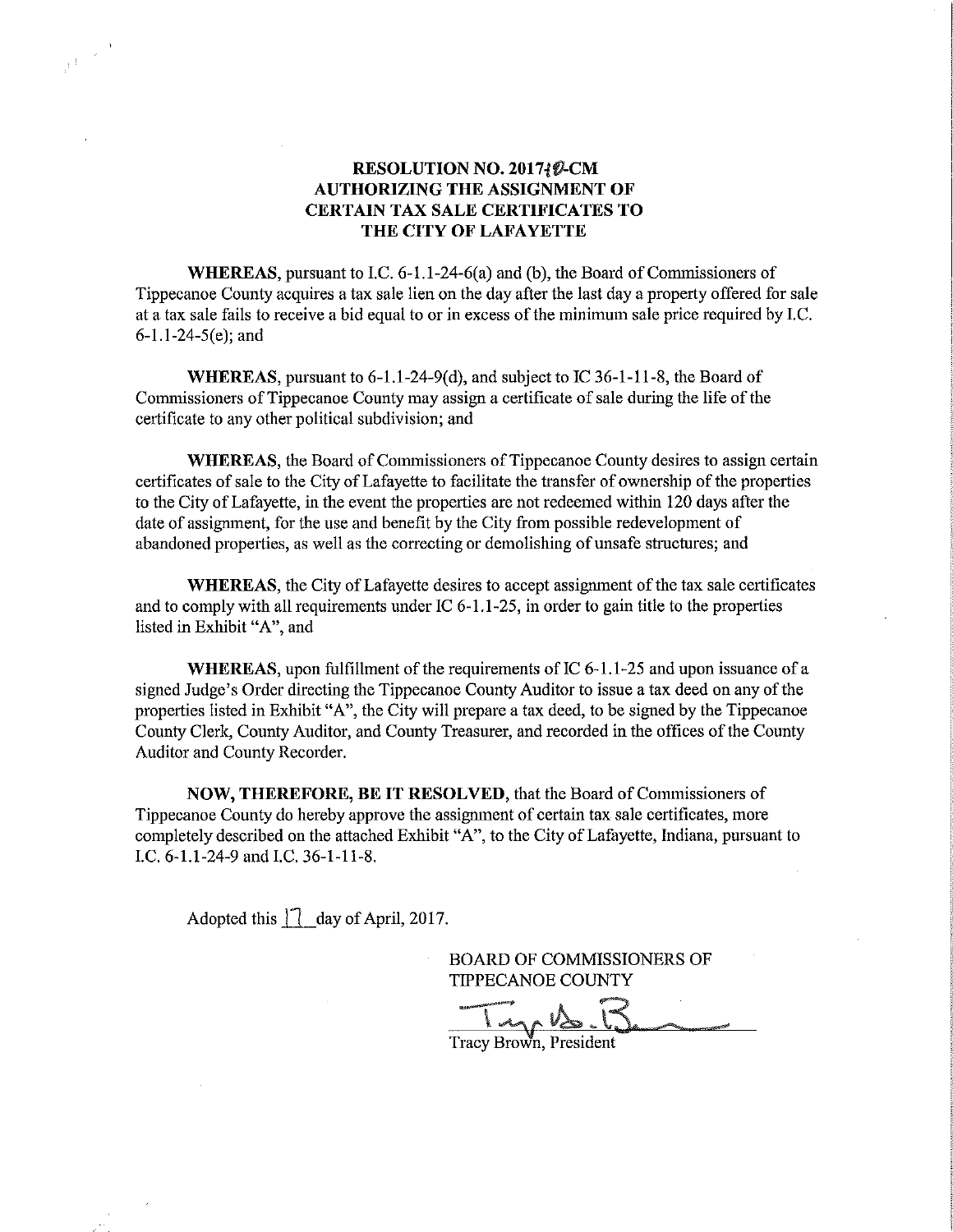Thomas Murtaugh, Vice President

David Byers, Member

ò,

 $\label{eq:2.1} \frac{1}{\sqrt{2\pi}}\int_{0}^{\infty}\frac{1}{\sqrt{2\pi}}\left(\frac{1}{\sqrt{2\pi}}\right)^{2\alpha}d\theta.$ 

ATTEST: Bob Platenga, Auditor of Airpecance County

 $\frac{1}{\sqrt{2\pi}}\sum_{i=1}^{N}\frac{1}{i\omega_{i}^{2}}\left( \frac{\partial\omega_{i}^{2}}{\partial\omega_{i}^{2}}\right) ^{2}$